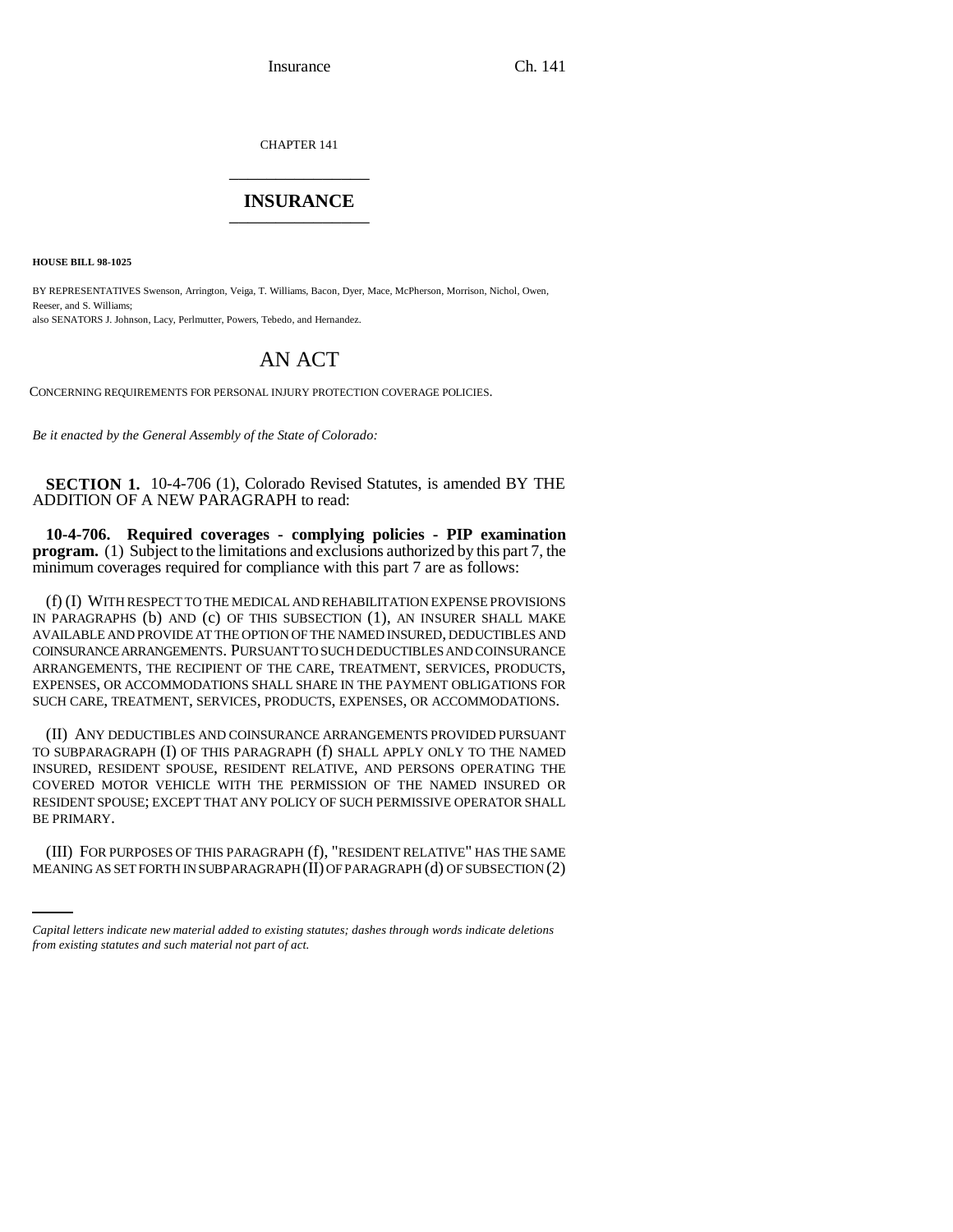## OF THIS SECTION.

**SECTION 2.** 10-4-706 (2) (a), (2) (b), and (2) (f), Colorado Revised Statutes, are amended to read:

**10-4-706. Required coverages - complying policies - PIP examination program.** (2) (a) (I) An insurer may offer, and provide at the option of the named insured, the benefits described in subsection  $(1)$  (b) and  $(1)$  (c) of this section through managed care arrangements such as a health maintenance organization (HMO) or a preferred provider organization. INSURERS SHALL MAKE DEDUCTIBLES AND COINSURANCE OPTIONS AVAILABLE IN such policy option may include AND MAY MAKE OTHER conditions and limitations to coverage AVAILABLE. including, but not limited to, deductibles and coinsurance requirements, as approved by the commissioner. The commissioner shall approve such DEDUCTIBLES, COINSURANCE OPTIONS, conditions, coINSURANCE OPTIONS, conditions, and limitations are unreasonable when compared with benefits provided.

(II) WHEN A PERSON MAKES AN INITIAL APPLICATION FOR INSURANCE COVERAGE UNDER THIS PART 7, IN ADDITION TO ANY OTHER REQUIREMENTS ESTABLISHED BY LAW, THE INSURER SHALL DISCLOSE IN THE SAME MEDIUM AS THAT IN WHICH THE APPLICATION WAS TAKEN, OR IN WRITTEN FORM, THE FOLLOWING INFORMATION REGARDING MANAGED CARE OPTIONS:

(A) THAT MOTOR VEHICLE INSURANCE POLICIES IN COLORADO MAY INCLUDE OPTIONAL MANAGED CARE ARRANGEMENTS, INCLUDING, BUT NOT LIMITED TO, HEALTH MAINTENANCE ORGANIZATIONS AND PREFERRED PROVIDER ORGANIZATIONS;

(B) WHAT MANAGED CARE IS AND HOW IT AFFECTS THE CONSUMER; AND

(C) WHETHER THE INSURER OFFERS SUCH A MANAGED CARE OPTION AND, IF SO, THE DISCLOSURE SHALL INDICATE THAT POTENTIAL COST SAVINGS MAY BE OBTAINED IF AN INSURED CHOOSES TO ACCEPT A MANAGED CARE OPTION.

(b) An insurer may offer SHALL MAKE AVAILABLE, and provide at the option of the named insured, deductible and coinsurance arrangements whereby the recipient of care, treatment, services, products, expenses, or accommodations shares in the payment obligation for such care, treatment, services, products, expenses, or accommodations.

(f) An insurer offering the coverages authorized in paragraphs (a) and (b) of this subsection (2) shall demonstrate in rate filings submitted to the commissioner the savings to the insured to be realized under the plan and shall further submit to the commissioner, for preapproval, any disclosure form to be used to record an insured's election for any coverage authorized in paragraphs (a) and (b) of this subsection (2). A DISCLOSURE FORM FOR A MANAGED CARE ARRANGEMENT SHALL INCLUDE THE FOLLOWING INFORMATION IN TYPE OF AT LEAST TWELVE-POINT SIZE:

(I) THAT A POLICY CONTAINING A MANAGED CARE OPTION MAY BE ACCEPTED OR REJECTED BY THE NAMED INSURED AT ANY TIME UPON NOTICE TO THE INSURER OR ITS AGENT; EXCEPT THAT SUCH CHANGE SHALL NOT AFFECT ANY CLAIM ARISING OUT OF